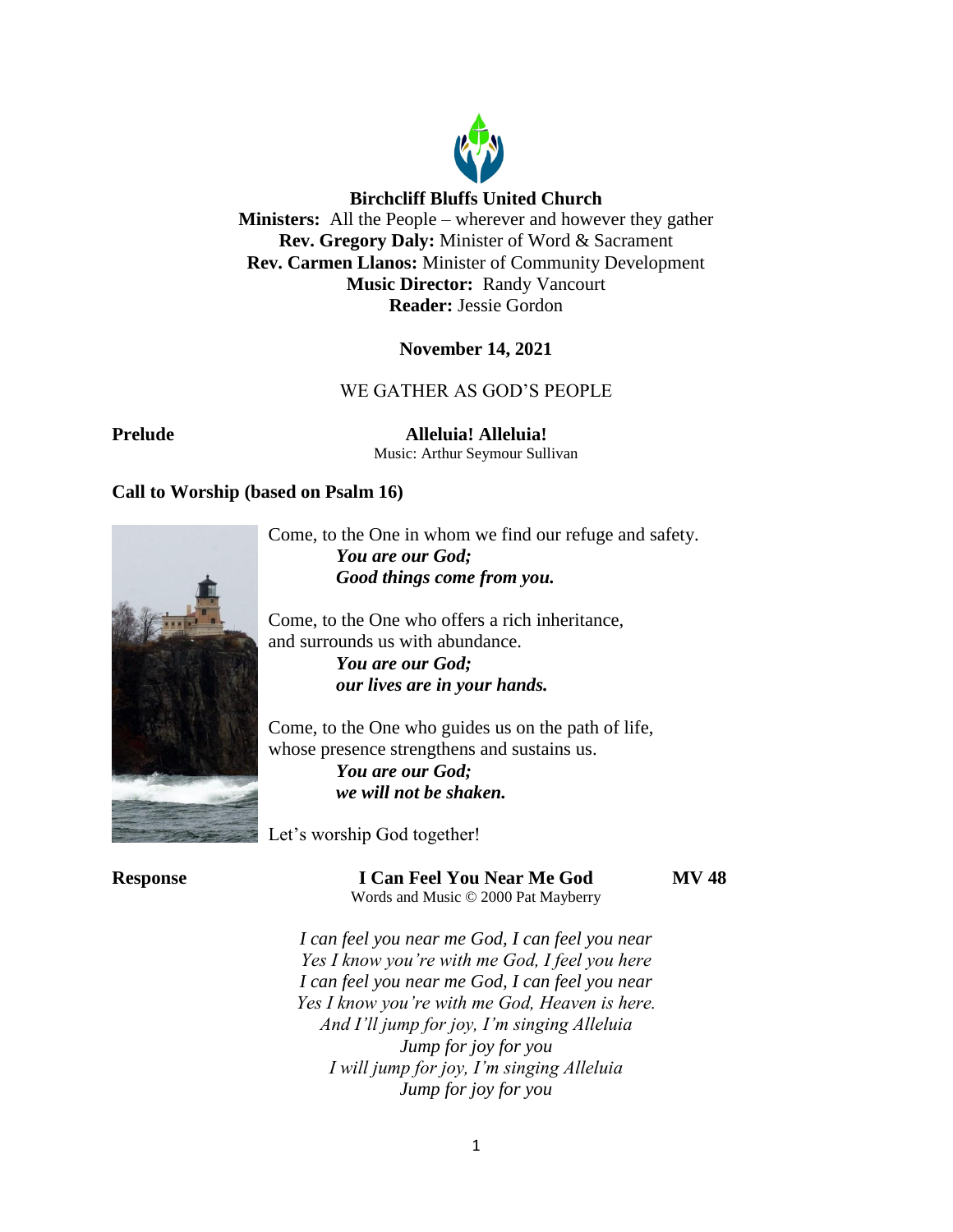*I can feel you loving me, yes I know you care God I know you're loving me, always everywhere I can feel you loving me, yes I know you care God I know you're loving me, I know you're there. And I'll jump for joy, I'm singing Alleluia Jump for joy for you I will jump for joy, I'm singing Alleluia Jump for joy for you*

# **Life & Work of the Church**

*Welcome to online worship*

**Land Acknowledgement**

**Candle Lighting**



**Opening Hymn O God of Every Nation VU 677** Words: William Watkins Reid © 1958, renewal 1986 The Hymn Society. Music: Welsh folk melody



*O God of every nation, of every race and land, redeem the whole creation with your almighty hand; where hate and fear divide us and bitter threats are hurled, in love and mercy guide us and heal our strife-torn world.*

*From search for wealth and power and scorn of truth and right, from trust in bombs that shower destruction through the night, from pride of race and station and blindness to your way, deliver every nation, eternal God, we pray.*

*Keep bright in us the vision of days when war shall cease, when hatred and division, give way to love and peace, till dawns the morning glorious when peace on earth shall reign and Christ shall rule victorious o'er all the world's domain.*

## **Prayer for Grace**

*God of all knowledge, the prayers of those who have gone before us resonate not only across the ages but in our hearts, as we, like them, praise you. We worship you with awe. You are more than we can imagine. And yet you took on our humanity to reveal your love and your mercy. When Jesus took the form of a servant we were taught about power. Power in the service of others, raising up the powerless,* 

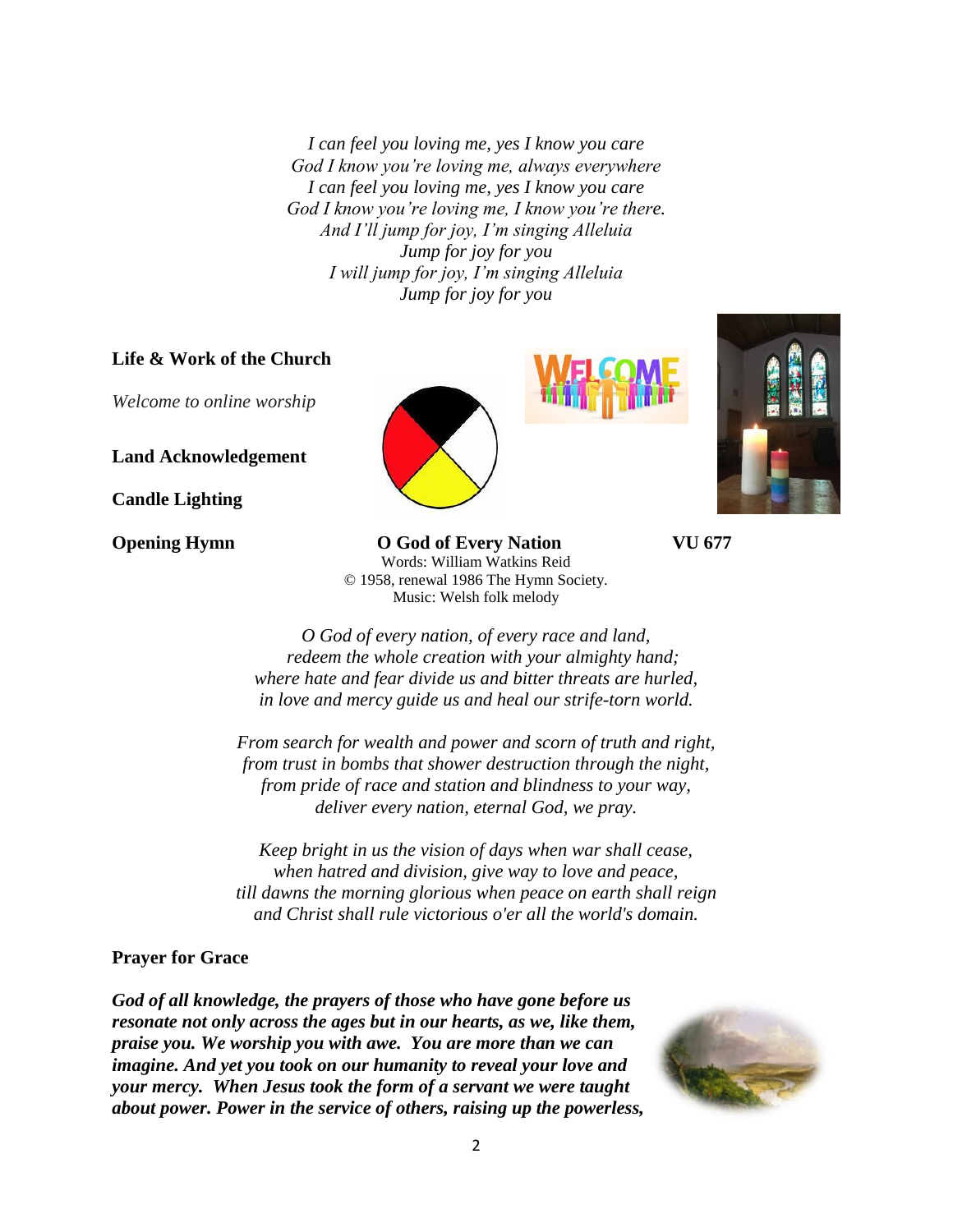*strengthening the weak, healing the sick, replacing despair with hope, bringing life where there was death. Where we have failed to take up Jesus' call we ask your mercy. We praise you, O God, for these wonderful signs of your love. Amen.*

# WE LISTEN FOR GOD'S WORD

# **And Now For Something Completely Different**

Where is Jesus in the climate crisis? <https://youtu.be/R-ej39fq2mg>

## **Prayer of Illumination**



*Help us O God, to come to you with open lives to receive your words. May we give them new life as we listen to what you have to say. Open our hearts as we embark on this journey with each other and with you. Amen*

**Mark 13:1-8 New Revised Standard Version**

1 As he came out of the temple, one of his disciples said to him, "Look, Teacher, what large stones and what large buildings!" <sup>2</sup>Then Jesus asked him, "Do you see these great buildings? Not one stone will be left here upon another; all will be thrown down."

<sup>3</sup>When he was sitting on the Mount of Olives opposite the temple, Peter, James, John, and Andrew asked him privately, "Tell us, when will this be, and what will be the sign that all these things are about to be accomplished?" <sup>5</sup>Then Jesus began to say to them, "Beware that no one leads you astray. Many will come in my name and say, 'I am the One!' and they will lead many astray. 7When you hear of wars and rumors of wars, do not be alarmed; this must take place, but the end is still to come. <sup>\*</sup>For nation will rise against nation, and kingdom against kingdom; there will be earthquakes in various places; there will be famines. This is but the beginning of the birth pangs.

**1 Samuel 2:1-10 New Revised Standard Version**

Hannah prayed and said,

"My heart exults in the LORD; my strength is exalted in my God. My mouth derides my enemies, because I rejoice in my victory.

<sup>2</sup> There is no Holy One like the LORD, no one besides you; there is no Rock like our God.

<sup>3</sup>Talk no more so very proudly, let not arrogance come from your mouth; for the LORD is a God of knowledge,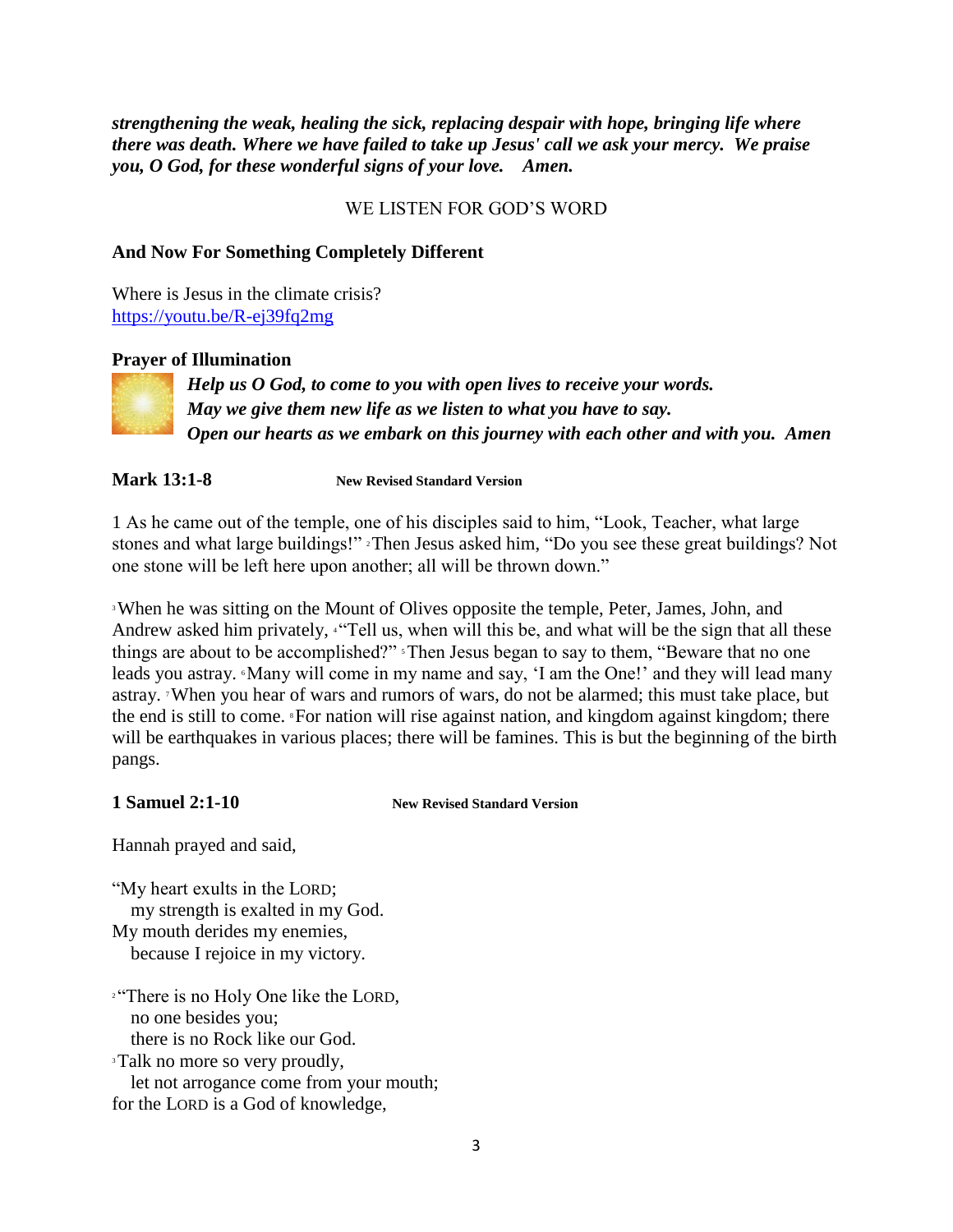and by him actions are weighed. <sup>4</sup>The bows of the mighty are broken, but the feeble gird on strength. <sup>5</sup>Those who were full have hired themselves out for bread, but those who were hungry are fat with spoil. The barren has borne seven, but she who has many children is forlorn. <sup>6</sup>The LORD kills and brings to life; he brings down to Sheol and raises up. <sup>7</sup>The LORD makes poor and makes rich; he brings low, he also exalts. <sup>8</sup>He raises up the poor from the dust; he lifts the needy from the ash heap, to make them sit with princes and inherit a seat of honour. For the pillars of the earth are the LORD's, and on them he has set the world. <sup>9</sup> "He will guard the feet of his faithful ones, but the wicked shall be cut off in darkness;

 for not by might does one prevail. <sup>10</sup>The LORD! His adversaries shall be shattered;

the Most High will thunder in heaven.

The LORD will judge the ends of the earth; he will give strength to his king, and exalt the power of his anointed."

The word of God for the people of God. *Thanks be to God*

### **Hymn Song of Hannah VU 878**

Words: Emily R. Brink © 1987 CRC Publications Music: Joseph Barnby

*My soul is filled with joy in my Redeemer, for God has lifted me and set me high. There is no Holy One, no Rock like our God, who answered my request, who heard my cry.*

*All those who talk with pride now see who God is, who weighs our deeds and knows our every move. Proud ones are humbled, but the poor are lifted; all might and power are yours, O God of love.*

*The strong have fallen, but the weak are strengthened; those who were hungry have enough to spare. She who was barren sees her children's children; all things are ever in your loving care.*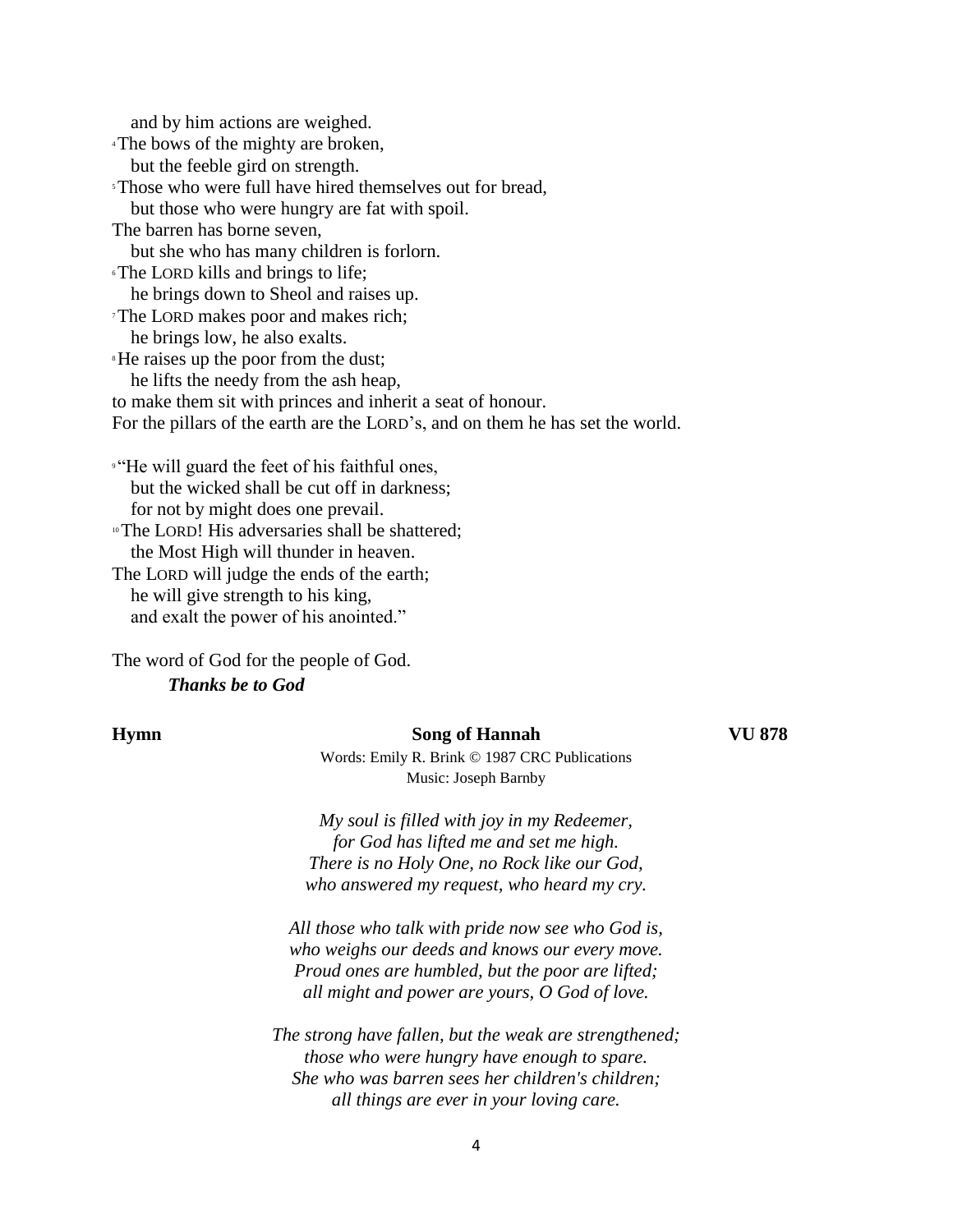*O God, you set the earth on sure foundations; help for your saints is found in you alone. Those who oppose your truth will fall in judgement, but you will strengthen your anointed one.*

**Sermon A Song and a Prayer** 



**Hymn God, Take My Hand VU 638** Words: Julie van Hausmann English: Herman Bruckner and Rudolph A. John Music: Friedrich Silcher

> *God, take my hand and lead me upon life's way; direct, protect and feed me from day to day. Without your grace and favour I go astray; so take my hand, O Saviour, and lead the way.*

*God, when the tempest rages, I need not fear; for you, the Rock of Ages, are always near. Close by your side abiding, I fear no foe, for when your hand is guiding, in peace I go.*

*God, when the shadows lengthen and night has come, I know that you will strengthen my steps toward home, and nothing can impede me, O blessed Friend! So, take my hand and lead me unto the end.*

# WE RESPOND TO GOD'S WORD

### **Offering our Gifts to God**

Through our offering; the work of our hands and the sharing of our wealth, we can grow new things in the world.

May we prayerfully consider how best we can contribute to growing your kindom here in Birchcliff.

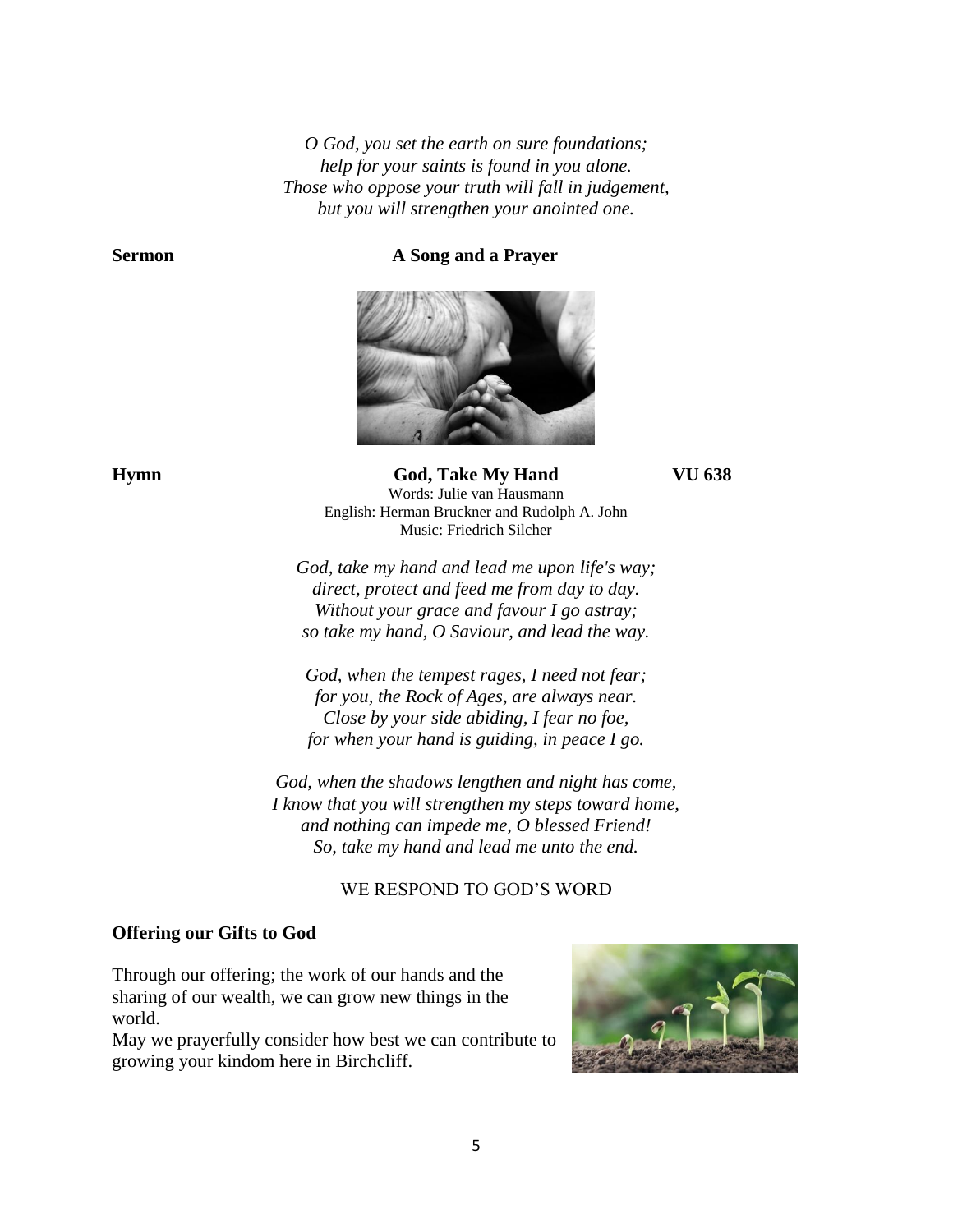## **Prayers of the People**



*Our Father, who art in heaven, hallowed be thy name; thy kingdom come; thy will be done; on earth as it is in heaven. Give us this day our daily bread. And forgive us our trespasses, as we forgive those who trespass against us. And lead us not into temptation; but deliver us from evil. For thine is the kingdom, the power, and the glory for ever and ever. Amen.*

#### BLESSING AND SENDING FORTH

**Closing Hymn Dance With The Spirit MV 156** Words and Music: Jim Strathdee © 1995 Desert Flower Music

*Dance with the Spirit early in the mornin' walk with the Spirit throughout the long day. Work and hope for the new life a-bornin' listen to the Spirit to show you the way.*

*Dance with the Spirit early in the mornin' move with the Spirit throughout the long day. Work and hope for the new life a-bornin' listen to the Spirit to show you the way.*

*Dance with the Spirit early in the mornin' sing with the Spirit throughout the long day. Work and hope for the new life a-bornin' listen to the Spirit to show you the way*.

**Benediction & Commissioning** 



**Postlude Will Your Anchor Hold** Music: William J. Kirkpatrick

> Permission to reproduce lyrics and podcast/stream the music in this service obtained from One License.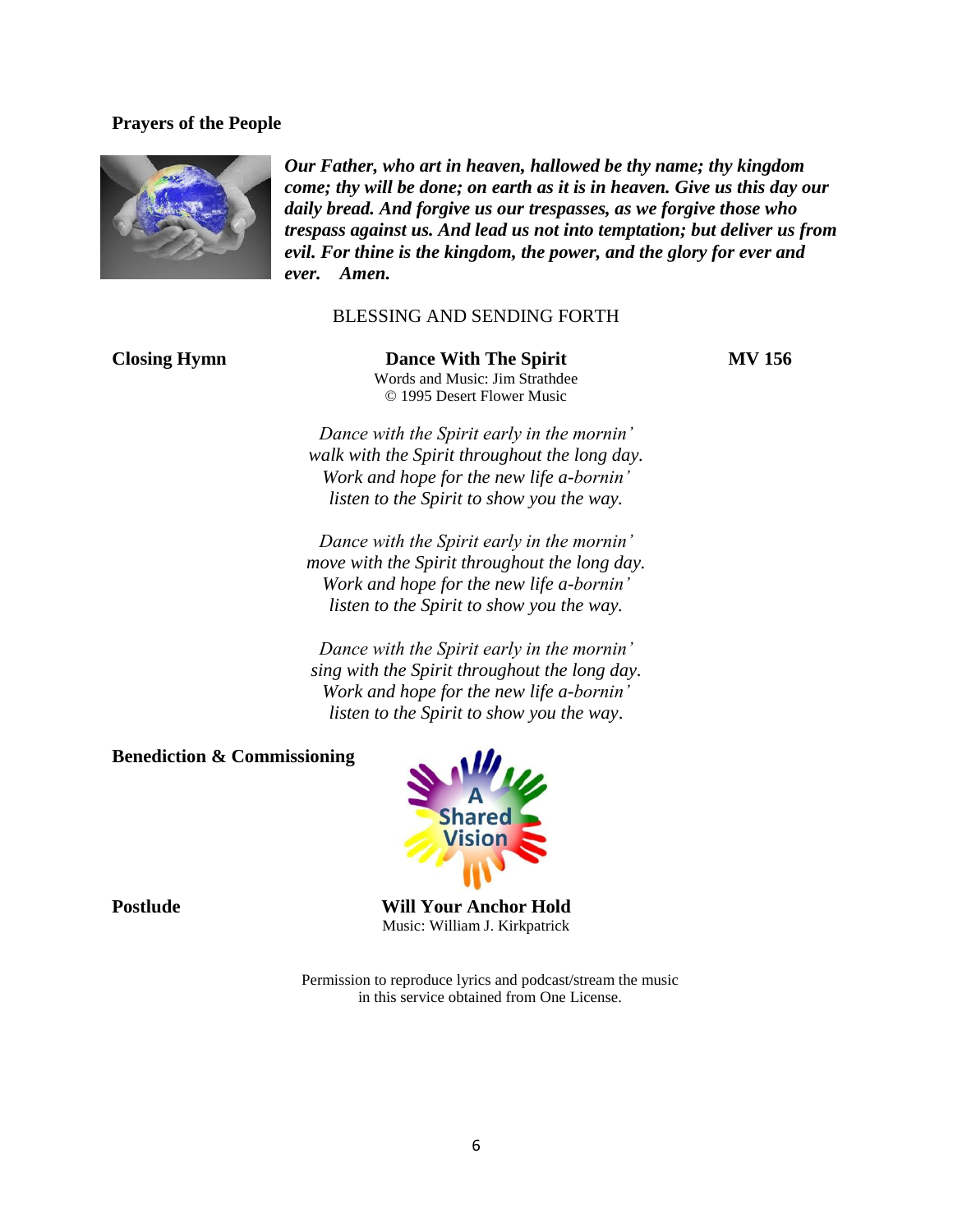#### **Resources to Support this week's service**

Call to Worship: Split Rock Lighthouse, North Shore Lake Superior

Prayer for Grace: After the Thunderstorm, Thomas Cole, 1838

And Now for Something Completely Different **[Climate change mitigation a matter of faith for the United Church of Canada | Canada's National](https://www.nationalobserver.com/2020/12/09/news/climate-change-mitigation-faithful-footprints-united-church-canada)  [Observer: News & Analysis](https://www.nationalobserver.com/2020/12/09/news/climate-change-mitigation-faithful-footprints-united-church-canada)**

## **Lectionary Readings**

## **1 Samuel 1:4-20 New Revised Standard Version**

<sup>4</sup> On the day when Elkanah sacrificed, he would give portions to his wife Peninnah and to all her sons and daughters; <sup>5</sup> but to Hannah he gave a double portion, because he loved her, though the LORD had closed her womb. <sup>6</sup> Her rival used to provoke her severely, to irritate her, because the LORD had closed her womb. <sup>7</sup> So it went on year by year; as often as she went up to the house of the LORD, she used to provoke her. Therefore Hannah wept and would not eat. <sup>8</sup> Her husband Elkanah said to her, "Hannah, why do you weep? Why do you not eat? Why is your heart sad? Am I not more to you than ten sons?"

<sup>9</sup> After they had eaten and drunk at Shiloh, Hannah rose and presented herself before the LORD. Now Eli the priest was sitting on the seat beside the doorpost of the temple of the LORD. <sup>10</sup> She was deeply distressed and prayed to the LORD, and wept bitterly. <sup>11</sup> She made this vow: "O LORD of hosts, if only you will look on the misery of your servant, and remember me, and not forget your servant, but will give to your servant a male child, then I will set him before you as a Nazirite until the day of his death. He shall drink neither wine nor intoxicants, and no razor shall touch his head."

 $12$  As she continued praying before the LORD, Eli observed her mouth.  $13$  Hannah was praying silently; only her lips moved, but her voice was not heard; therefore Eli thought she was drunk. <sup>14</sup> So Eli said to her, "How long will you make a drunken spectacle of yourself? Put away your wine." <sup>15</sup> But Hannah answered, "No, my lord, I am a woman deeply troubled; I have drunk neither wine nor strong drink, but I have been pouring out my soul before the LORD. <sup>16</sup> Do not regard your servant as a worthless woman, for I have been speaking out of my great anxiety and vexation all this time." <sup>17</sup> Then Eli answered, "Go in peace; the God of Israel grant the petition you have made to him." <sup>18</sup> And she said, "Let your servant find favor in your sight." Then the woman went to her quarters, ate and drank with her spouse, and her countenance was sad no longer.

<sup>19</sup> They rose early in the morning and worshiped before the LORD; then they went back to their house at Ramah. Elkanah knew his wife Hannah, and the LORD remembered her. <sup>20</sup> In due time Hannah conceived and bore a son. She named him Samuel, for she said, "I have asked him of the LORD."

# **Psalm 16 New Revised Standard Version**

**<sup>1</sup>** Protect me, O God, for in you I take refuge.

- <sup>2</sup>I say to the LORD, "You are my Lord;
- I have no good apart from you."
- **<sup>3</sup>** As for the holy ones in the land, they are the noble, in whom is all my delight.